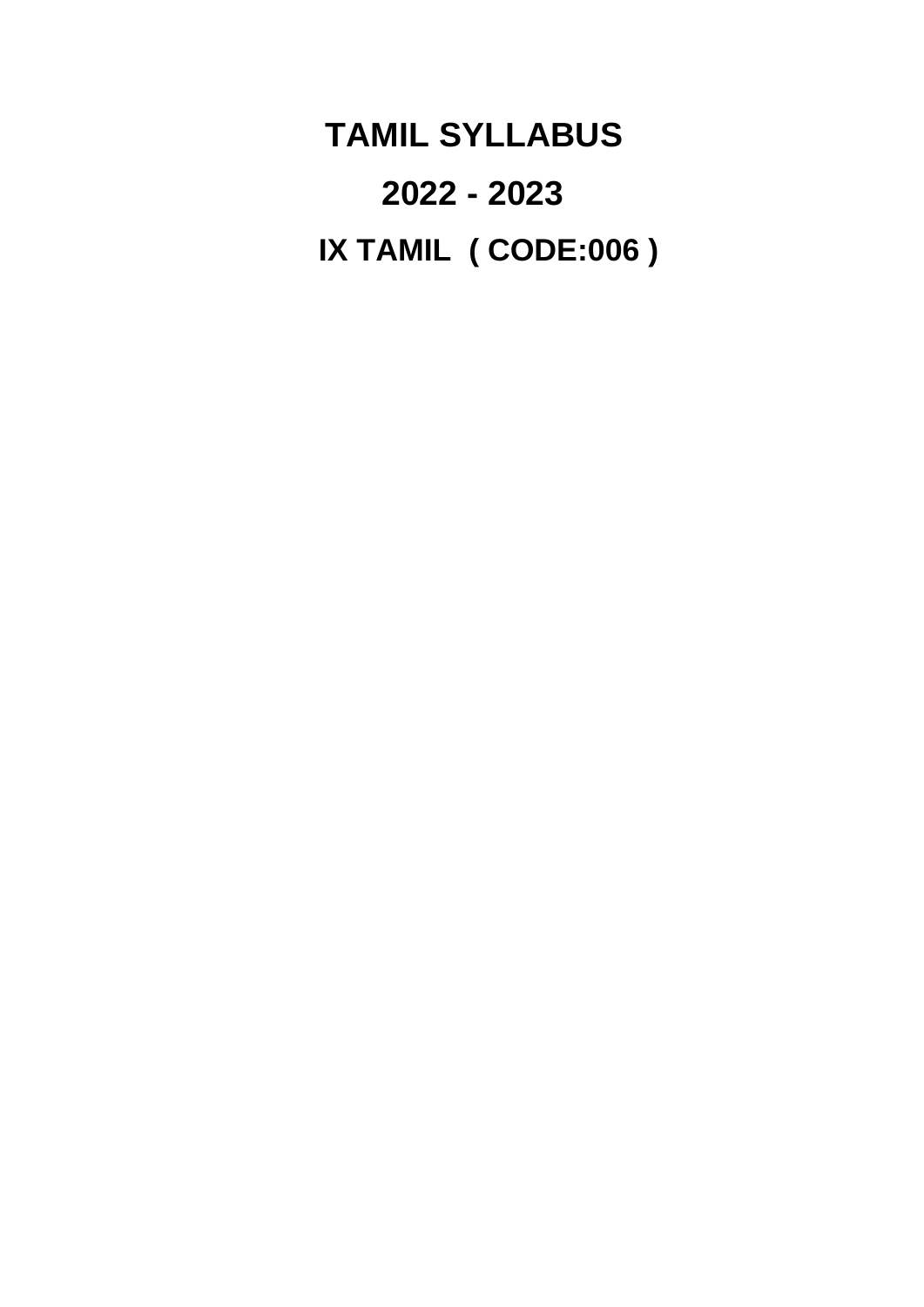# **TAMIL SYLLABUS ( CODE:006 ) CLASS –IX ( 2022- 2023) ( IYAL 1 to 6 )**

TOPICS:

**Time : 3 hrs Total: 80 Marks** 

| (A) Reading Section -<br>20 Marks                   |                      |
|-----------------------------------------------------|----------------------|
| 1. Four unseen passage                              | $(10 \text{ marks})$ |
| (Mozhi, Ilakkiyam, Varalaru)                        |                      |
| 2. Poetry comprehension from the Textbook (5 marks) |                      |
| 3. Prose comprehensions from the Textbook (5 marks) |                      |
|                                                     |                      |
| (B) Writing Section - 22 Marks                      |                      |
| 1. Official / Informal / email letter               | (6marks)             |

- **2. Essay writing (6marks) 3.Picture Description (3 marks)**
- **4. Non-detail (7 marks)** 
	- **Non-detail** 
		- 1. Valarum selvam
		- 2. Thanneer
		- 3. Agzhaayvugal
		- 4. Vinaaiyum Chaaduvom
		- 5. Veetirkor Puththagasaalai
		- 6. Seithi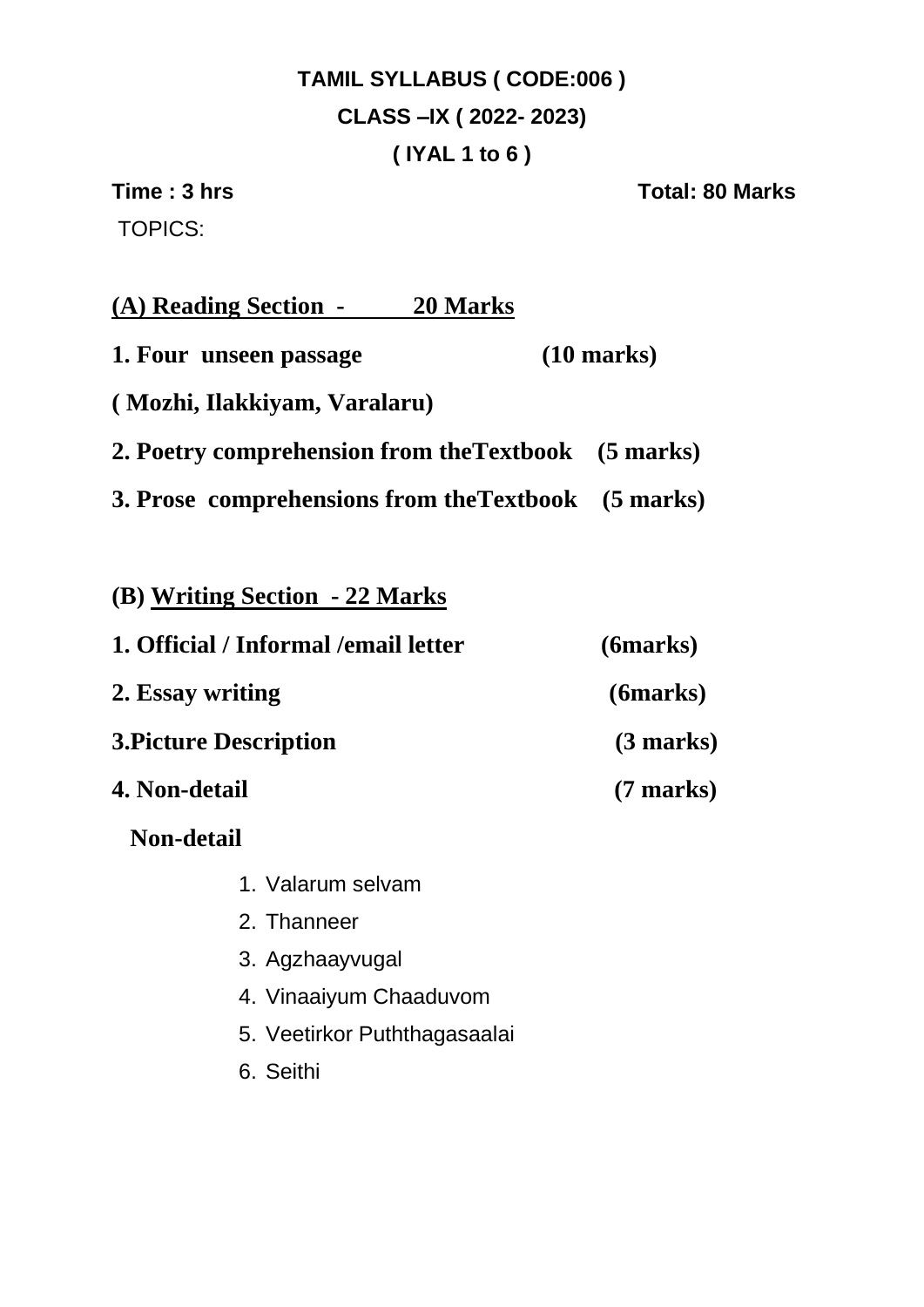#### **( C) Grammar Section - 16 Marks (MCQ )**

- 1. Thodar Ilakkanam
- 2. Thunai vinaikal
- 3. Vallinam migum Idangal
- 4. Vallinam migaa Idangal
- 5. Idaichol –Urichol
- 6. Punarchchi

#### **(D) Literature Section - 22Marks**

#### Part-1: Prose

- 1. Dravida mozhi kudumbam
- 2. Neerintri Amaiyaathu Ulagu
- 3. Eru Thazhuvuthal
- 4. Iyanthirangkalum Inaiyavazhi Payanpaadum
- 5. Kalviyil Sirantha Penkal
- 6. Chirpakalai

#### **Part-II: Poetry**

- 1. Tamil Oviyam
- 2. Tamil vidu Thoothu
- 3. Pattamaram
- 4. Periya Puraanam
- 5. Puranaanuru
- 6. Manimekalai
- 7. Thirukkural
- 8. O En Samakaala Thoozharkale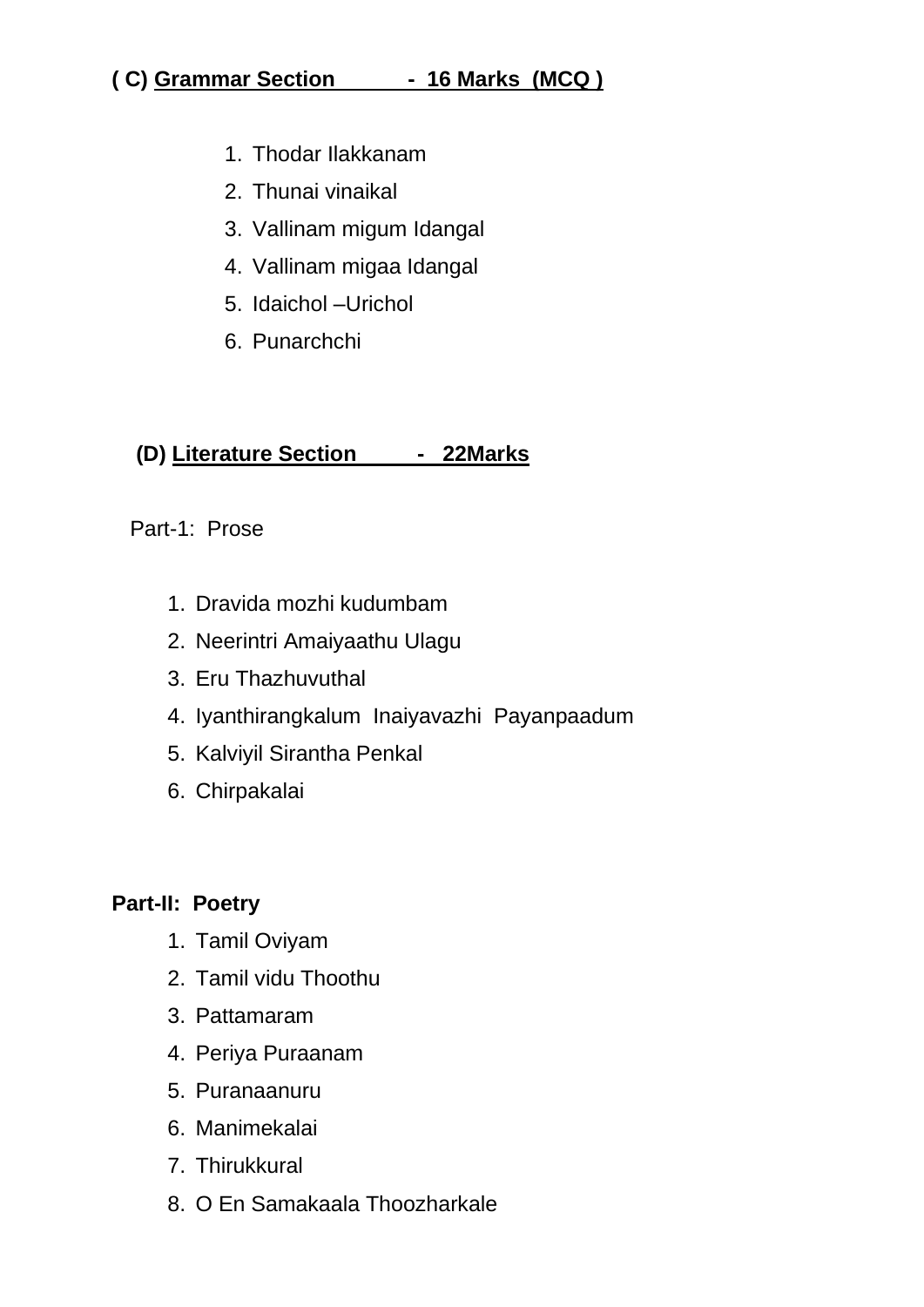- 9. Uyirvakai
- 10. Kudumba Vilakku
- 11. Sirupanchamoolam
- 12. Raavana kaaviyam
- 13. Naachiyaar Thirumozhi
- 14. Thirukkural

#### **Textbook Prescribed:**

Tamil Textbook –Class IX, Edition-2020.

Content Creation by State Council of Educational Research and Training - Tamilnadu Arasu Printing & publishing by Tamil nadu Textbook and Educational Services

Corporation.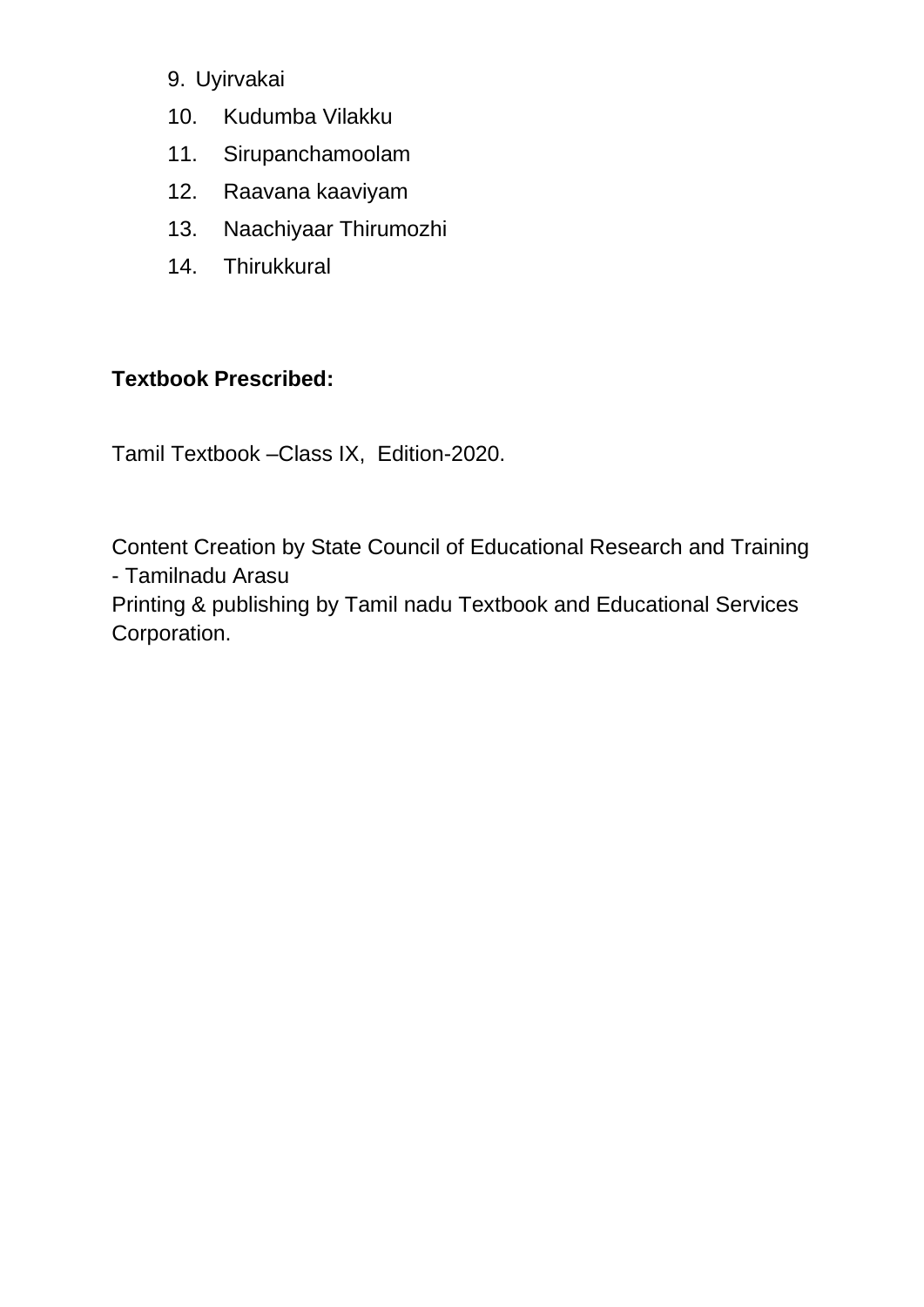# **Design of Question Paper- (2022-2023) Class IX - TAMIL (006)**

| Sections   Topic      |                                    | Type of            | No. of         | <b>Marks</b> | Total          |  |  |
|-----------------------|------------------------------------|--------------------|----------------|--------------|----------------|--|--|
|                       |                                    | <b>Questions</b>   | Questions      |              |                |  |  |
| PART-A (MCQ 40 MARKS) |                                    |                    |                |              |                |  |  |
|                       | I.<br><b>Unseen Passage</b>        |                    |                |              |                |  |  |
| 1                     | 2 Unseen Passage                   | <b>MCQ</b>         | 10             | $5 \times 1$ | 5              |  |  |
| 2                     | 2Unseen Passage                    | <b>MCQ</b>         | 10             | $5 \times 1$ | 5              |  |  |
|                       | II.                                | .Grammar           |                |              |                |  |  |
| 3                     | <b>Give Example</b>                | <b>MCQ</b>         | 5              | $4 \times 1$ | $\overline{4}$ |  |  |
| $\overline{4}$        | Do as Directed                     | <b>MCQ</b>         | 5              | $4 \times 1$ | $\overline{4}$ |  |  |
| 5                     | Ilakkana Kurippu                   | <b>MCQ</b>         | 5              | $4 \times 1$ | 4              |  |  |
| 6                     | Fill ups                           | <b>MCQ</b>         | $\overline{4}$ | $4 \times 1$ | $\overline{4}$ |  |  |
|                       | Ш.                                 | . Main course Book |                |              |                |  |  |
| $\overline{7}$        | <b>Poetry Comprehension</b>        | <b>MCQ</b>         | 5              | $5 \times 1$ | 5              |  |  |
| 8                     | <b>Prose Comprehension</b>         | <b>MCQ</b>         | 5              | 5x1          | 5              |  |  |
| 9                     | Fill ups (kural)                   | <b>MCQ</b>         | $\overline{4}$ | $4 \times 1$ | $\overline{4}$ |  |  |
|                       | PART-B (DESCRIPTIVE 40 MARKS)      |                    |                |              |                |  |  |
|                       | <b>Course Book</b>                 |                    |                |              |                |  |  |
| 1                     | <b>Poetry short Answer</b>         | <b>SA</b>          | 4              | 2x3          | 6              |  |  |
| $\overline{2}$        | Prose long Answer                  | LA                 | 5              | 3x4          | 12             |  |  |
|                       | <b>Non-detail</b>                  |                    |                |              |                |  |  |
| 3                     | Non-detail                         | LA                 | 3              | 1 X7         | $\overline{7}$ |  |  |
|                       | <b>Creative Writing</b>            |                    |                |              |                |  |  |
| $\overline{4}$        | <b>Picture Description</b>         | <b>SA</b>          | 1              | 1X3          | 3              |  |  |
| 5                     | <b>Letter Writing</b>              | LA                 | 3              | 1X6          | 6              |  |  |
| 6                     | <b>Composition (General Essay)</b> | LA                 | 3              | 1X6          | 6              |  |  |
|                       | <b>TOTAL</b>                       |                    |                |              | 80             |  |  |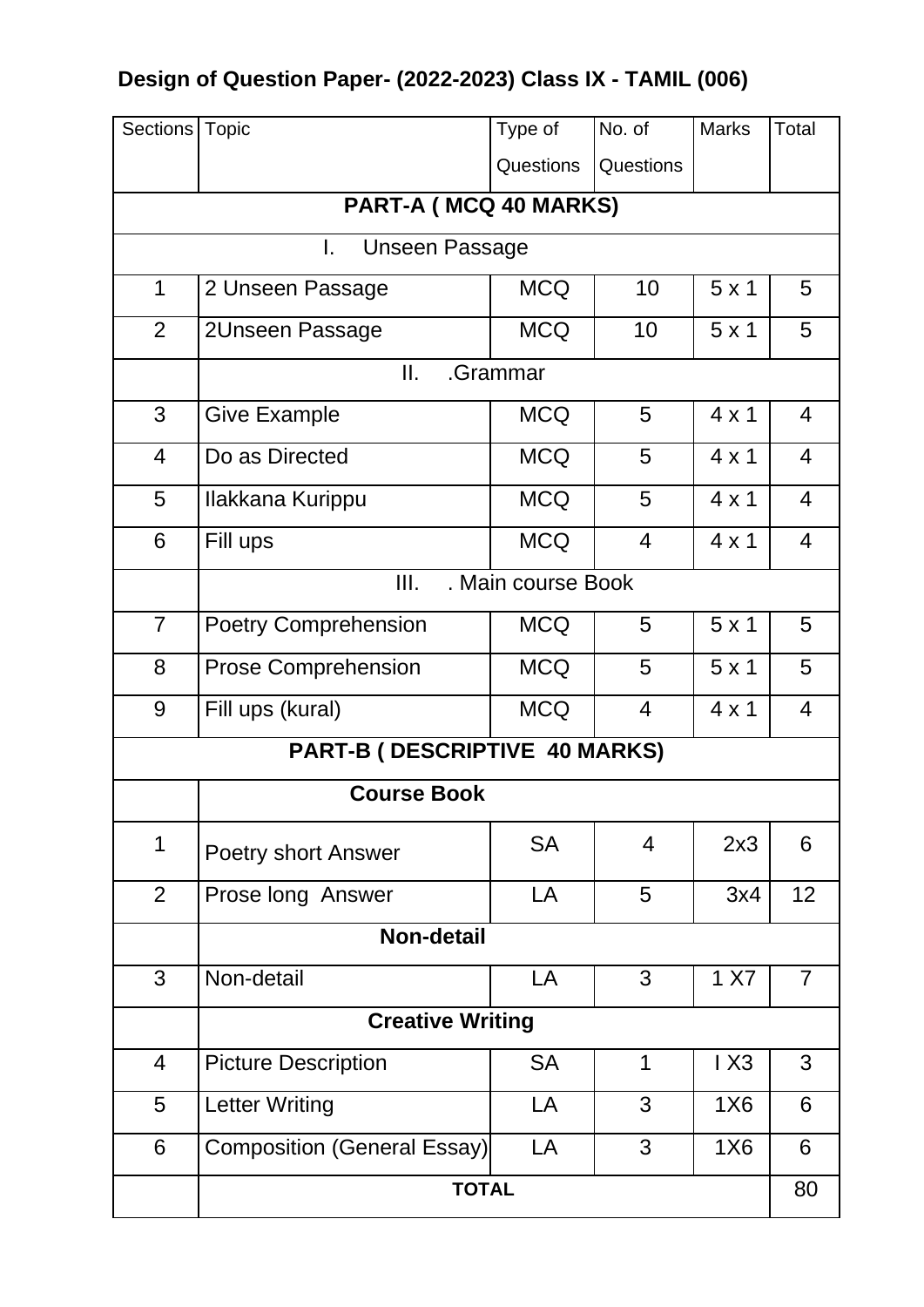### **Marks Distribution and No. of Periods TAMIL ( 006) IX: (2022– 2023)**

|          |                                              |                |           | No. of     |
|----------|----------------------------------------------|----------------|-----------|------------|
|          | <b>Marks Distribution</b>                    | Marks          | Weightage | Periods    |
| Sections | <b>Topics</b>                                |                |           |            |
|          | 1.Grammar                                    | 16             |           | 30 Periods |
|          | 2. Poetry comprehension<br>from the Textbook | 5              |           |            |
| A        | 3. Prose comprehension<br>from the Textbook  | 5              |           | 15 Periods |
|          | 4. Comprehension<br>(Unseen Passage)         | 10             | 80        |            |
|          | 5. Fill up (kural)                           | $\overline{4}$ |           |            |
|          | Course book                                  |                |           |            |
|          | 1. Poetry short Answer                       | 6              |           |            |
|          | 2. Prose long Answer                         | 12             |           | 35 Periods |
| B        | Non-detail                                   |                |           |            |
|          | 3. Non-detail long Ans---                    | 7              |           |            |
|          | 4. Picture Description                       | 3              |           |            |
|          | 5. Letter Writing                            | 6              |           | 25 Periods |
|          | <b>6.Composition (General</b><br>Essay)      | 6              |           |            |
|          | <b>Internal Assessment</b>                   | 20%            |           |            |
|          | Total %                                      | 100%           |           | 105Periods |
|          |                                              |                |           |            |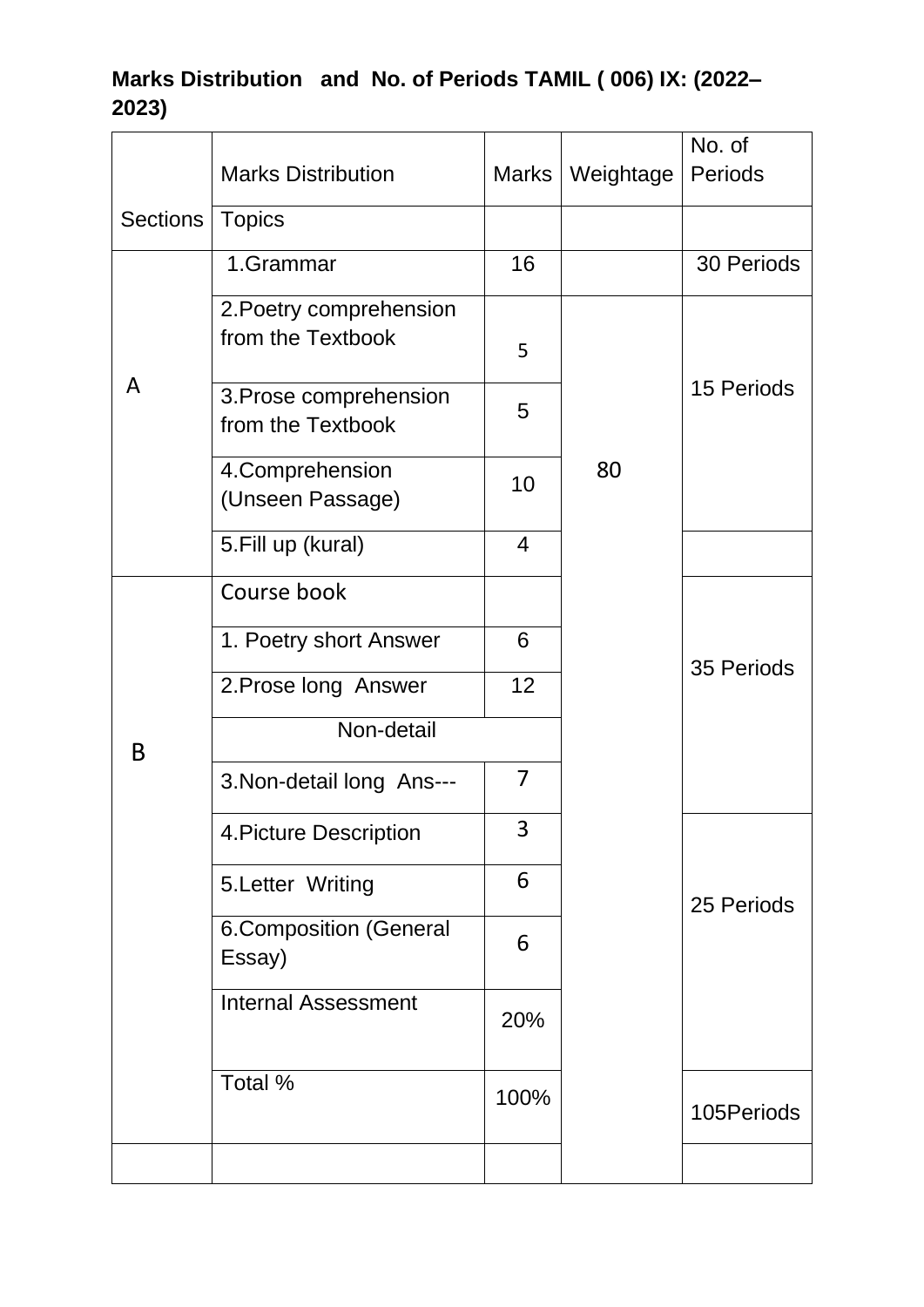# **RATIONALISED TAMIL SYLLABUS 2022 - 2023 X TAMIL (CODE:006)**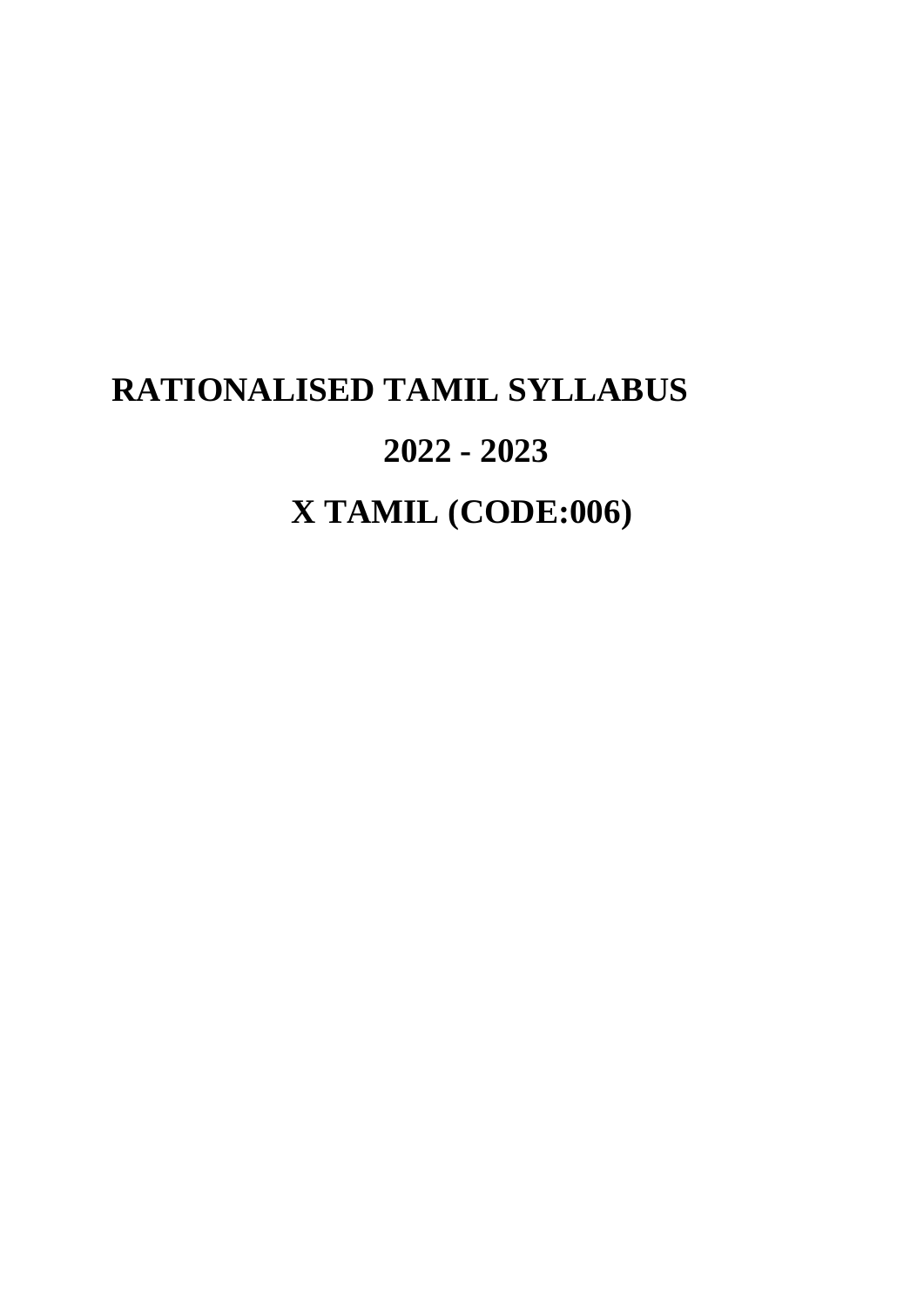## **TAMIL SYLLABUS (CODE:006)**

**CLASS - X 2022 - 2023**

### **( IYAL 1 to 6 )**

**Time** : 3 hrs 80 Marks

| (A) Reading Section -                               | 20 Marks |                      |
|-----------------------------------------------------|----------|----------------------|
| 1. Four unseen passage                              |          | $(10 \text{ marks})$ |
| (Mozhi, Ilakkiyam, Varalaru)                        |          |                      |
| 2. Poetry comprehension from the Textbook (5 marks) |          |                      |
| 3. Prose comprehensions from the Textbook (5 marks) |          |                      |

| (B) Writing Section - 22 Marks        |                     |
|---------------------------------------|---------------------|
| 1. Official / Informal / email letter | (6marks)            |
| 2. Essay writing                      | (6marks)            |
| <b>3. Picture Description</b>         | (3 marks)           |
| 4. Non-detail                         | $(7 \text{ marks})$ |
| <b>Non-detail</b>                     |                     |
| 1. Urainadaiyin Aninalangal           |                     |
| 2. Puyaliley Oru Thoni                |                     |
| 3. Gopallapurathu Makkal              |                     |
| 4. Vinnai Thandiya Thannampikkai      |                     |
| 5. Puthiya Nampikkai                  |                     |
| 6. Paaichal                           |                     |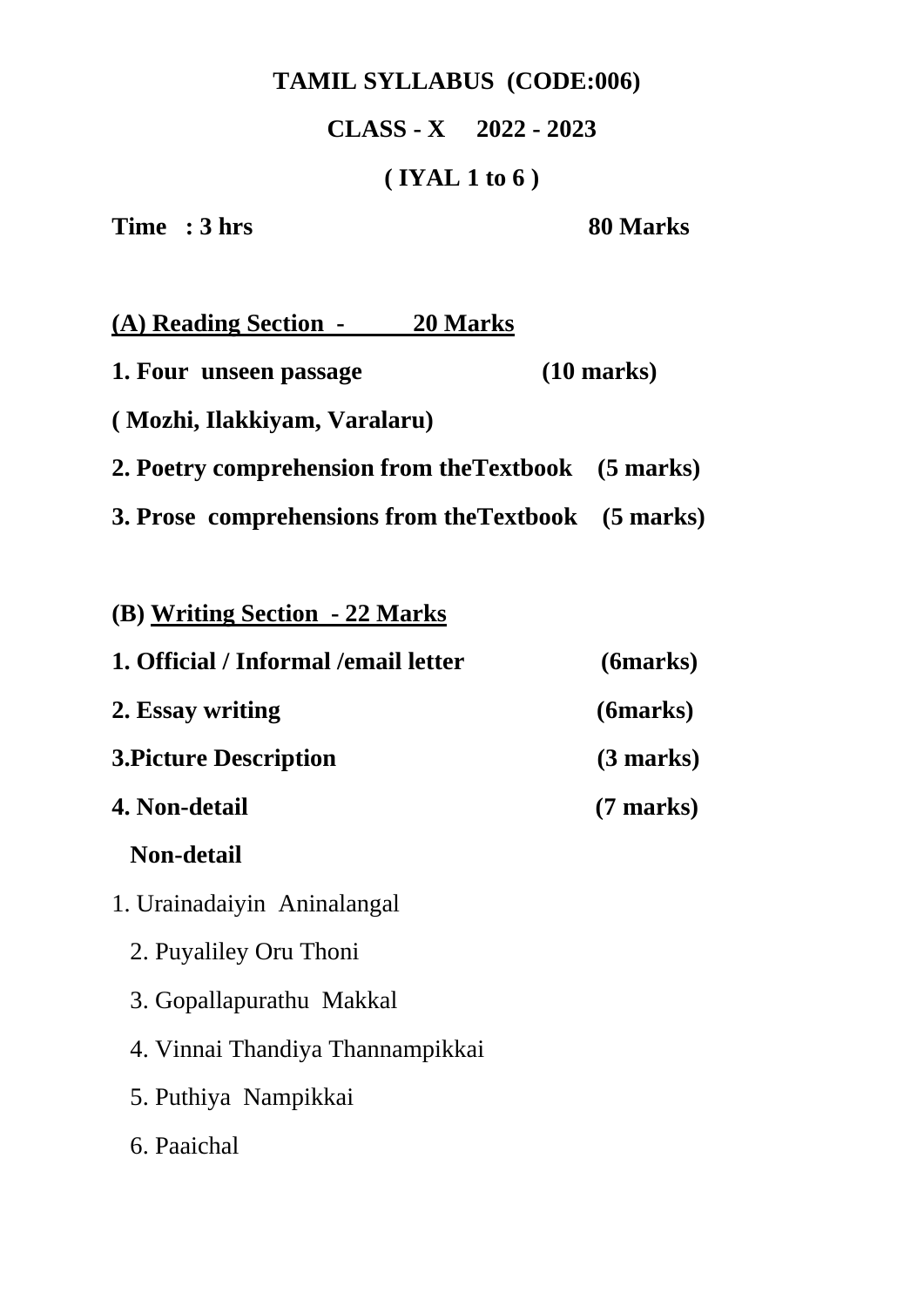### **(C) Grammar Section - 16 marks (MCQ)**

- 1. Eluthu, Chol
- 2. Thogainilai Thodarkal
- 3. Thogaanilai Thodarkal
- 4. Ilakkanam Podhu
- 5. Vinaa, Vidai Vagai, Porulkol
- 6. Agaporul Ilakkanam

## **(D) Literature Section - 22 marks**

## **Part -1: Prose**

- 1. Tamil CholValam
- 2. Ketgirathaa En Kural
- 3.Virunthu Potruthum
- 4. Seyarkai Nunnarivu
- 5. Mozhipeyarpu Kalvi
- 6. Nikaz Kalai

## **Part - II : Poetry**

- 1. Annai Mozhiye
- 2. Iratura Mozhithal
- 3. Kaatrae Vaa
- 4. Mullai Paattu
- 5. Kaasi kaantam
- 6. Malaipadu Kadaam
- 7. Thirukkural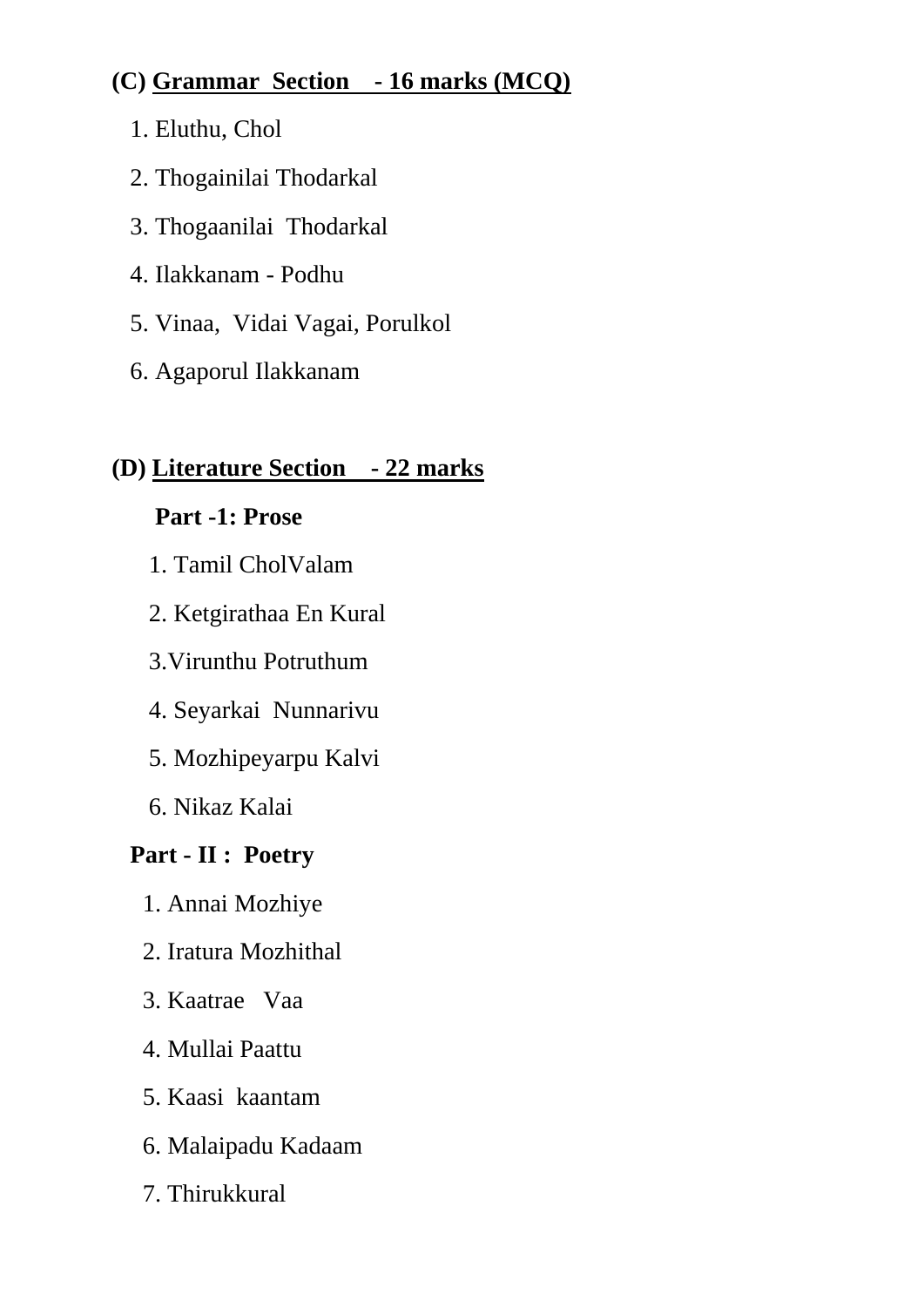8. Perumal Thirumozhi

9. Paripaadal

10.Neethi Venpa

11. Thiruvilaiyadal Puraanam

12.Poo Thoduthal

13. Muthukumaarasami Pillaithamizh

14.Kambaramayanam

15.Thirukkural

#### **Textbook Prescribed**

Tamil Textbook - Class X, Edition - 2020.

Content Creation by State Council of Educational Research and Training . Tamil Nadu Arasu Printing & Publishing by Tamil Nadu Text book and Educational Services Corporation.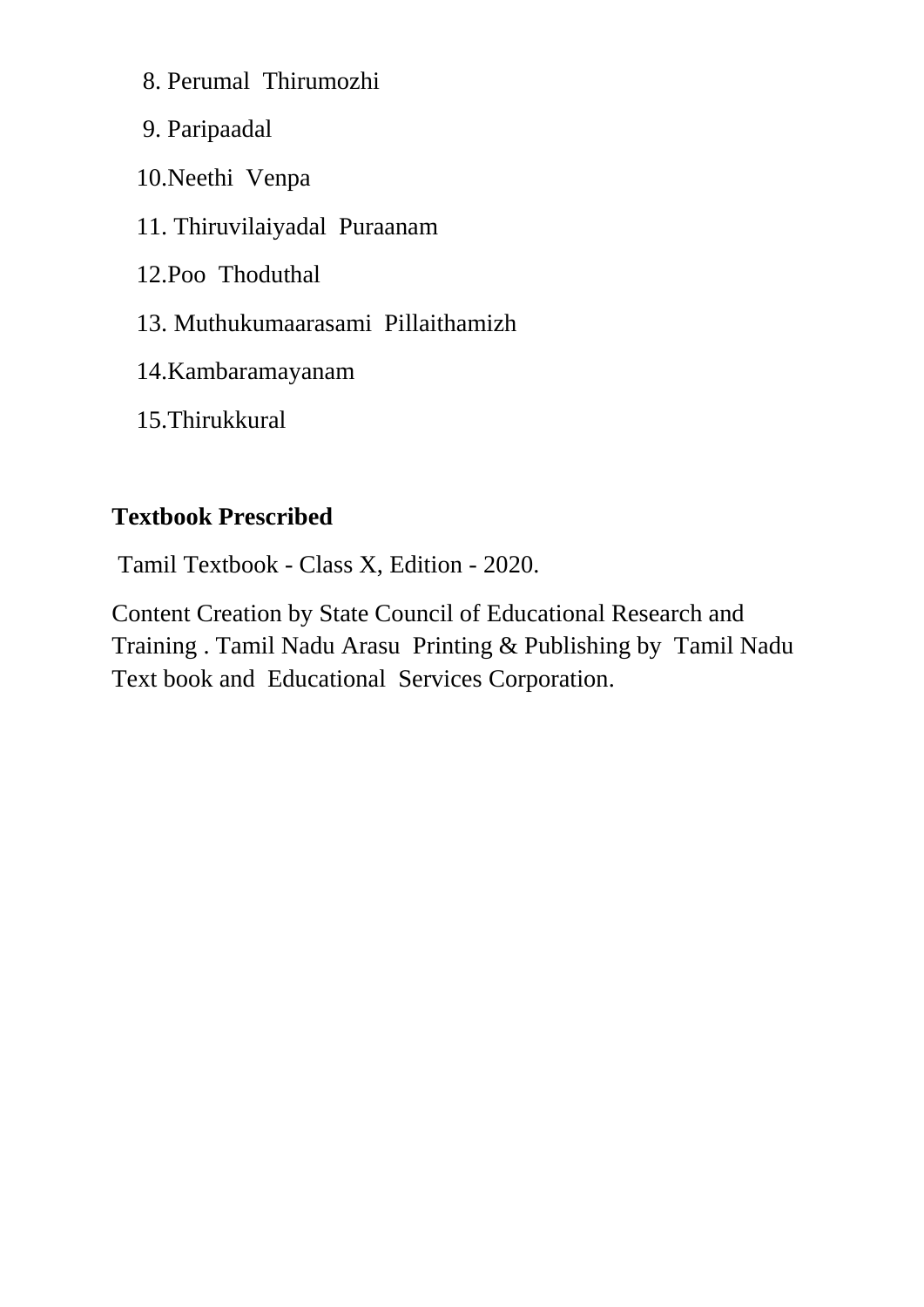# **Design of Question Paper- (2022-2023) Class X - TAMIL (006)**

| Sections   Topic      |                                    | Type of            | No. of         | <b>Marks</b> | Total          |  |  |
|-----------------------|------------------------------------|--------------------|----------------|--------------|----------------|--|--|
|                       |                                    | Questions          | Questions      |              |                |  |  |
| PART-A (MCQ 40 MARKS) |                                    |                    |                |              |                |  |  |
|                       | IV.<br><b>Unseen Passage</b>       |                    |                |              |                |  |  |
| $\mathbf 1$           | 2 Unseen Passage                   | <b>MCQ</b>         | 10             | 5x1          | 5              |  |  |
| $\overline{2}$        | 2Unseen Passage                    | <b>MCQ</b>         | 10             | $5 \times 1$ | 5              |  |  |
|                       | V.                                 | .Grammar           |                |              |                |  |  |
| 3                     | <b>Give Example</b>                | <b>MCQ</b>         | 5              | $4 \times 1$ | $\overline{4}$ |  |  |
| $\overline{4}$        | Do as Directed                     | <b>MCQ</b>         | 5              | $4 \times 1$ | $\overline{4}$ |  |  |
| 5                     | Ilakkana Kurippu                   | <b>MCQ</b>         | 5              | $4 \times 1$ | $\overline{4}$ |  |  |
| 6                     | Fill ups                           | <b>MCQ</b>         | $\overline{4}$ | $4 \times 1$ | $\overline{4}$ |  |  |
|                       | VI.                                | . Main course Book |                |              |                |  |  |
| $\overline{7}$        | <b>Poetry Comprehension</b>        | <b>MCQ</b>         | 5              | 5x1          | 5              |  |  |
| 8                     | <b>Prose Comprehension</b>         | <b>MCQ</b>         | 5              | 5x1          | 5              |  |  |
| 9                     | Fill ups (kural)                   | <b>MCQ</b>         | $\overline{4}$ | $4 \times 1$ | $\overline{4}$ |  |  |
|                       | PART-B (DESCRIPTIVE 40 MARKS)      |                    |                |              |                |  |  |
|                       | <b>Course Book</b>                 |                    |                |              |                |  |  |
| 1                     | Poetry short Answer                | <b>SA</b>          | $\overline{4}$ | 2x3          | 6              |  |  |
| $\overline{2}$        | Prose long Answer                  | LA                 | 5              | 3x4          | 12             |  |  |
|                       | <b>Non-detail</b>                  |                    |                |              |                |  |  |
| 3                     | Non-detail                         | LA                 | 3              | 1 X7         | $\overline{7}$ |  |  |
|                       | <b>Creative Writing</b>            |                    |                |              |                |  |  |
| $\overline{4}$        | <b>Picture Description</b>         | <b>SA</b>          | 1              | IX3          | 3              |  |  |
| 5                     | <b>Letter Writing</b>              | LA                 | $\overline{2}$ | <b>1X6</b>   | 6              |  |  |
| 6                     | <b>Composition (General Essay)</b> | LA                 | 3              | <b>1X6</b>   | 6              |  |  |
| <b>TOTAL</b>          |                                    |                    |                |              | 80             |  |  |